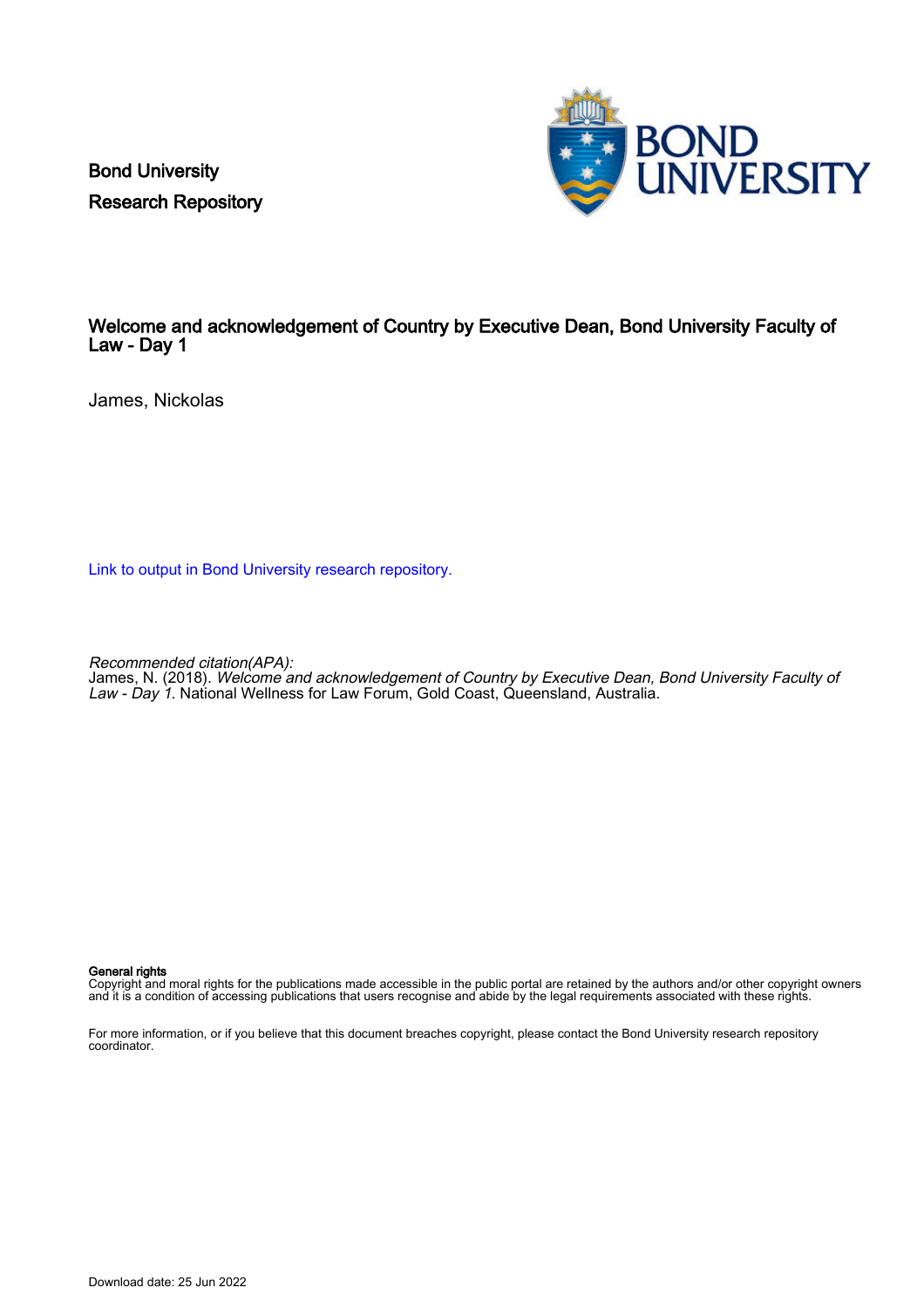## Welcome **National Wellness for Law Forum – 15 February 2018**

Good morning ladies and gentlemen. Welcome to Bond University, and welcome to the 7th National Wellness for Law Forum. My name is Professor Nick James, and I am the Executive Dean of the Faculty of Law here at Bond. I would first like to acknowledge the traditional custodians of the land upon which we are gathered, the Yugambeh - Kombumerri peoples, and on your behalf I pay our collective respects to elders past and present.

Welcome presenters and delegates. Welcome colleagues, from Bond Law, from within the academy, and from the practising profession. Welcome students from Bond and from other law schools. Welcome vistitors from afar, including Caroline Strevens, Head of the Portsmouth Law School, Rachel Spearing, Master of the Inner Temple in London, and Elizabeth Kelley, criminal defense lawyer from the US. And a special welcome to her Honour Associate Judge Mary-Jane Ierodiaconou (aero die canoe) of the Supreme Court of Victoria, and Marie Jepson, Founder and Executive Director of the Tristan Jepson Memorial Foundation. Welcome all, and thank you for making your way to the Gold Coast to continue this very important conversation about wellness and resilience within law schools and within the legal profession.

This Forum is an initiative of the Wellness Network for Law. The Network is a community of legal academics, practitioners and students who are committed to addressing the high levels of psychological distress experienced in law; and promoting wellness at law school, in the legal academy, and in the profession. The Network seeks to achieve these aims through supporting a deeper understanding of the causes of psychological distress, and through the development of strategies for preventing and addressing distress and for fostering well-being within law schools and the profession.

The Network was established as part of Professor Rachael Field's National Teaching Fellowship in 2010, and has thrived due to the support of numerous academics and professionals, as well as the Tristan Jepson Memorial Foundation and its founder Marie Jepson. Thank you Marie. The Network is now hosted by the Bond University Centre for Professional Legal Education. Here at Bond we place an enormous emphasis upon the quality of the student experience, and student wellness is a priority, so we are very proud to be associated with the Network.

This is the 7th National Wellness for Law Forum. The previous Forums were held in 2012 at RMIT; in 2013 at Melbourne University; in 2014 at QUT; in 2015 at ANU; in 2016 at the College of Law in Sydney; and last year at the University of Adelaide. It is the latest instalment in a conversation that has been taking place for many years internationally, but which in Australia really gained momentum with the publication in 2009 of the Brain and Mind Research Institute's report, *Courting the Blues*. This now well-known survey of 741 law students from 13 universities, 924 solicitors and 756 barristers found that more than one in four barristers, more than one in three solicitors and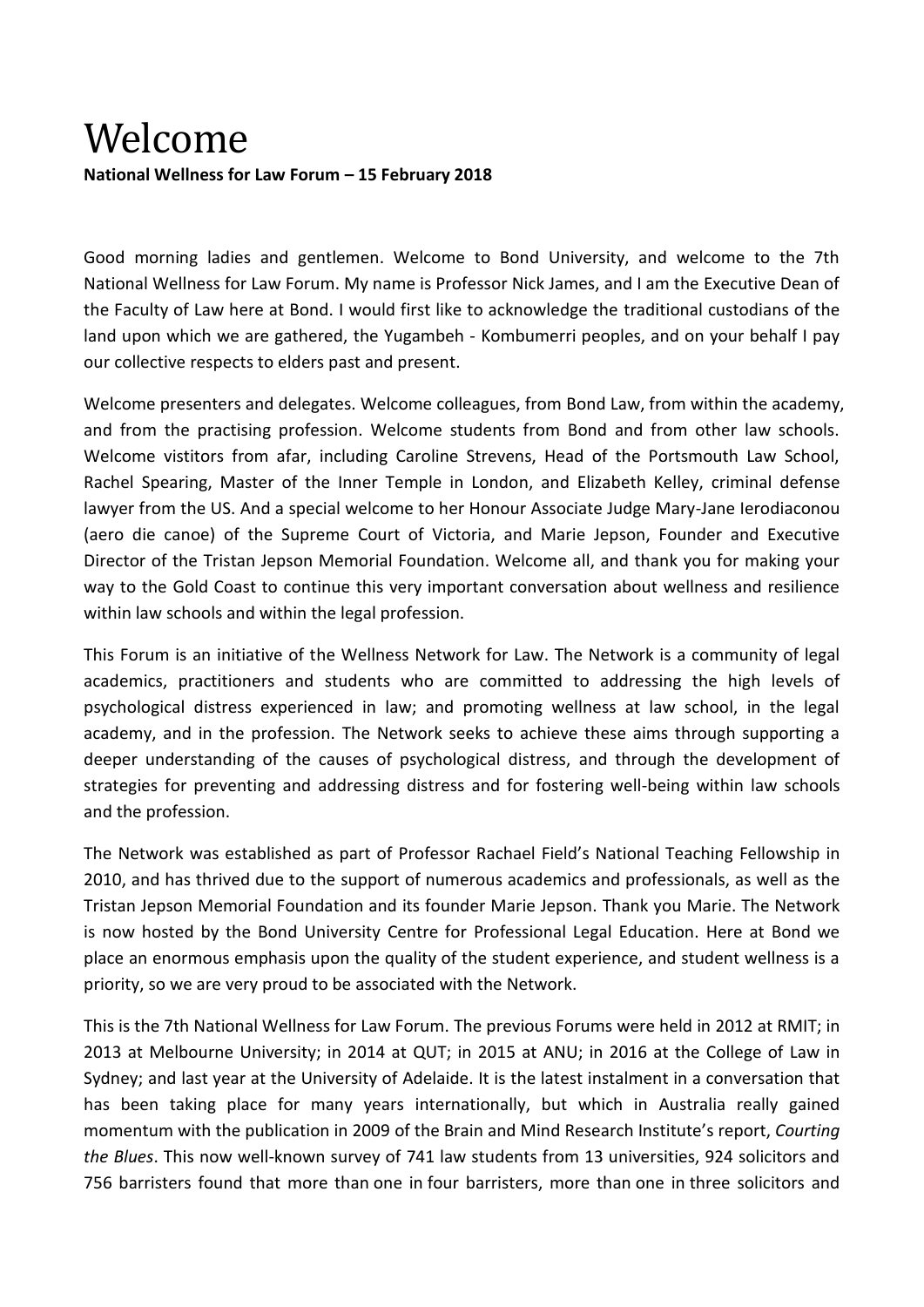almost half of all law students were at a high or very high risk of suffering from a diagnosable mental illness. Since the publication of the report, further Australian research has been conducted to affirm the report's findings, to identify the factors that contribute to law student and lawyer distress, and to identify measures that successfully promote wellness in law.

Wellness became a point of focus within my own teaching and research shortly after publication of the BMRI report. I had been tasked with designing and delivering a brand new first semester law subject at my law school – not this law school – and I decided to include in the module on legal education a presentation and class discussion on the topic of law student and lawyer wellness. After presenting some of the data and outlining some of the scholarship I commenced a class discussion by asking the students why they thought the issue existed and what we should be doing about it. One student called out – from the back row of course – 'if you can't stand the heat, get out of the kitchen'.

Around the same time, Rachael Field paid a visit to my law school – not this law school – and together we delivered a presentation on this topic to the academics. We were confronted by one senior academic who argued quite forcefully that in attempting to promote student wellbeing, and encouraging changes to legal education to make it less psychologically damaging, we were being too soft and in fact doing our students a disservice. The legal profession is challenging and unforgiving, they argued, and we needed to be hard on law students to toughen them up for legal practice.

I began to realise the enormity of the challenge we face. It isn't just about understanding the causes of law student distress and developing ways to better develop resilience and promote wellness. The challenge includes persuading certain law academics, certain law students and certain legal practitioners that the problem exists and that it needs to be taken seriously.

Of course, we have come a long way since 2009. The issue of lawyer and law student wellness has been a prominent topic of conversation in law for a number of years now. The Council of Australian Law Deans in 2013 produced its report Good Practice Guidelines for Promoting Law Student Well-Being, and law schools across Australia have adopted its recommendations. Wellness initiatives have been established by law societies and district law associations, and within law firms. We will be hearing about many of these initiatives over the next few days.

And yet … Just a few months ago I attended a luncheon in Sydney where the other guests at the table included managing partners of various law firms. The topic of work life balance came up, and the managing partner of one large, well known law firm stated quite firmly: 'I tell graduates not to expect any work life balance at this firm. Here we work hard and we play hard, and the rewards flow to those who are prepared to work long hours and put the client and the firm ahead of any personal concerns.'